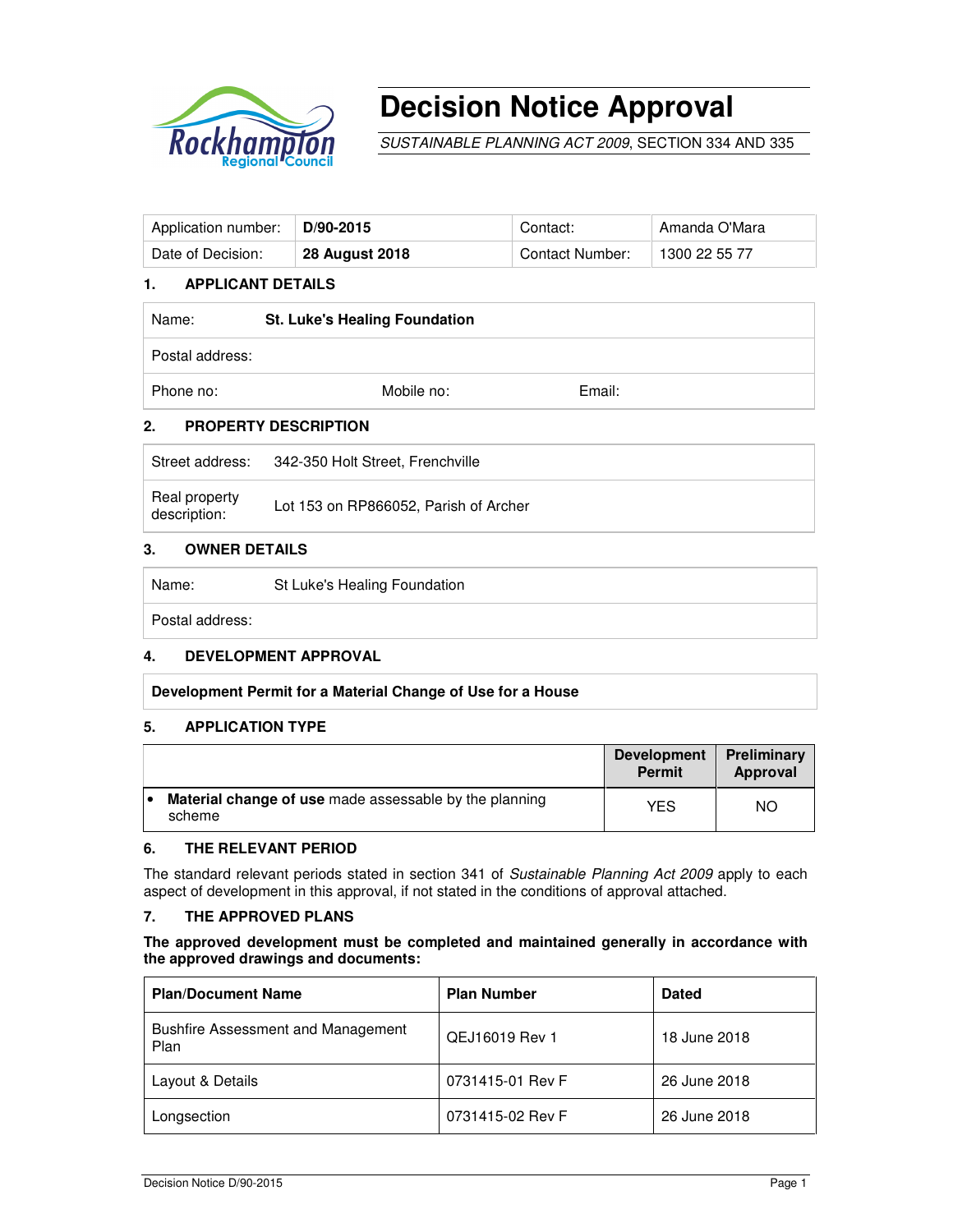| <b>Plan/Document Name</b>         | <b>Plan Number</b> | <b>Dated</b>     |
|-----------------------------------|--------------------|------------------|
| Cross Sections 1                  | 0731415-03 Rev F   | 26 June 2018     |
| Cross Sections 2                  | 0731415-04 Rev F   | 26 June 2018     |
| Proposed Site Plan                | 1402-01 DA1.1      | 3 July 2018      |
| <b>Slope Stability Assessment</b> | 16064-001-Rev 0    | 1 April 2016     |
| Stormwater Management Plan        | <b>Revision B</b>  | 2 September 2016 |

# **8. FURTHER DEVELOPMENT PERMITS REQUIRED**

| Type of development permit required | Subject of the required development permit |
|-------------------------------------|--------------------------------------------|
| <b>Operational Works</b>            | Access Works                               |
|                                     | <b>Stormwater Works</b>                    |
|                                     | Roof and Allotment Drainage Works          |
|                                     | Site Works                                 |
| <b>Building Works</b>               |                                            |
| Plumbing and Drainage Works         |                                            |

## **9. SUPERSEDED PLANNING SCHEME** NO

# **10. REFERRAL AGENCIES** NIL

## **11. SUBMISSIONS**

# Properly made submissions were received from:

| 1)  | Sandra Thomas      |
|-----|--------------------|
| 2)  | Dr P J Thomas      |
| 3)  | Allan Grant        |
| 4)  | Carl Burgoyne      |
| 5)  | Liane Spence       |
| 6)  | Alan Spence        |
| 7)  | Joy Baker          |
| 8)  | Steve Leighton     |
| 9)  | <b>Stuart Dean</b> |
| 10) | Lexie Irving       |
| 11) | David Irving       |
| 12) | Peter Breed        |
| 13) | H L Back           |
| 14) | Annelize Van Zyl   |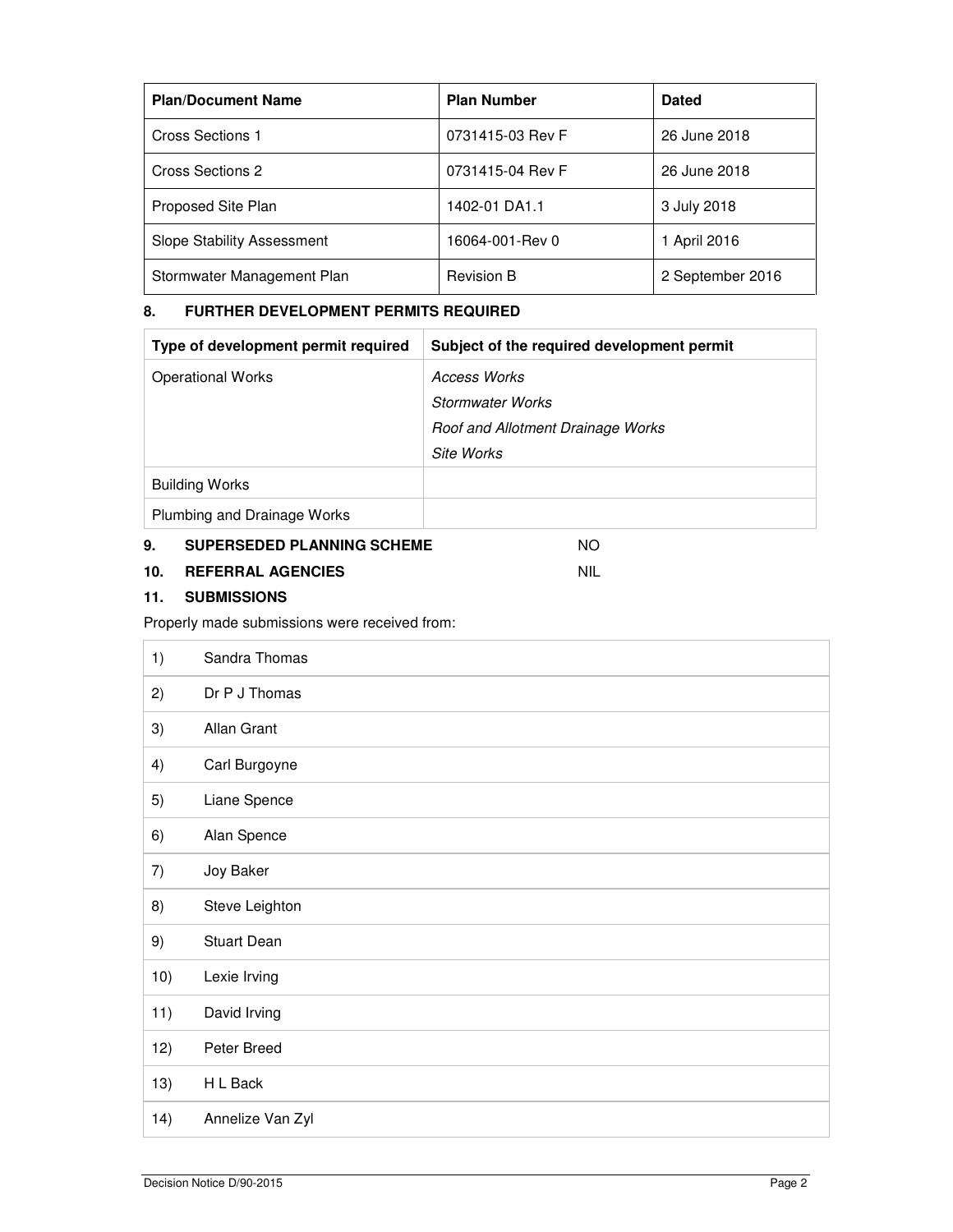| 16)<br>Danny Norton<br>Ross Quinn<br>17)<br>18)<br>Mark Byrne<br>Kathryn Byrne<br>19)<br>Connor Byrne<br>20)<br>Robert Payne<br>21)<br>22)<br><b>Brett Hogg</b><br>Ainsley Galloway<br>23)<br>Amy Garner<br>24)<br>25)<br>Lorelle Cheesman<br>Susan Vignale<br>26)<br>Mark Vignale<br>27)<br>Neville Messer<br>28)<br>29)<br><b>Carol Messer</b><br>30)<br>W I Maclean<br>Fiona Gorman<br>31)<br>32)<br>Neale Krause<br><b>Terry Kirwin</b><br>33)<br>34)<br>Jodi Liddell<br>Justin Nothling<br>35) | 15) | Barbara Norton |
|-----------------------------------------------------------------------------------------------------------------------------------------------------------------------------------------------------------------------------------------------------------------------------------------------------------------------------------------------------------------------------------------------------------------------------------------------------------------------------------------------------|-----|----------------|
|                                                                                                                                                                                                                                                                                                                                                                                                                                                                                                     |     |                |
|                                                                                                                                                                                                                                                                                                                                                                                                                                                                                                     |     |                |
|                                                                                                                                                                                                                                                                                                                                                                                                                                                                                                     |     |                |
|                                                                                                                                                                                                                                                                                                                                                                                                                                                                                                     |     |                |
|                                                                                                                                                                                                                                                                                                                                                                                                                                                                                                     |     |                |
|                                                                                                                                                                                                                                                                                                                                                                                                                                                                                                     |     |                |
|                                                                                                                                                                                                                                                                                                                                                                                                                                                                                                     |     |                |
|                                                                                                                                                                                                                                                                                                                                                                                                                                                                                                     |     |                |
|                                                                                                                                                                                                                                                                                                                                                                                                                                                                                                     |     |                |
|                                                                                                                                                                                                                                                                                                                                                                                                                                                                                                     |     |                |
|                                                                                                                                                                                                                                                                                                                                                                                                                                                                                                     |     |                |
|                                                                                                                                                                                                                                                                                                                                                                                                                                                                                                     |     |                |
|                                                                                                                                                                                                                                                                                                                                                                                                                                                                                                     |     |                |
|                                                                                                                                                                                                                                                                                                                                                                                                                                                                                                     |     |                |
|                                                                                                                                                                                                                                                                                                                                                                                                                                                                                                     |     |                |
|                                                                                                                                                                                                                                                                                                                                                                                                                                                                                                     |     |                |
|                                                                                                                                                                                                                                                                                                                                                                                                                                                                                                     |     |                |
|                                                                                                                                                                                                                                                                                                                                                                                                                                                                                                     |     |                |
|                                                                                                                                                                                                                                                                                                                                                                                                                                                                                                     |     |                |
|                                                                                                                                                                                                                                                                                                                                                                                                                                                                                                     |     |                |
| Georgina Harch<br>36)                                                                                                                                                                                                                                                                                                                                                                                                                                                                               |     |                |
| Murray Harch<br>37)                                                                                                                                                                                                                                                                                                                                                                                                                                                                                 |     |                |

## **12. RIGHTS OF APPEAL**

Rights of appeal in relation to this application are attached.

# **13. WHEN THE DEVELOPMENT APPROVAL TAKES EFFECT**

This development approval takes effect:

- From the time the decision notice is given – if there is no submitter and the applicant does not appeal the decision to the court.

Or

- When the submitter's appeal period ends – if there is a submitter and the applicant does not appeal the decision to the court.

Or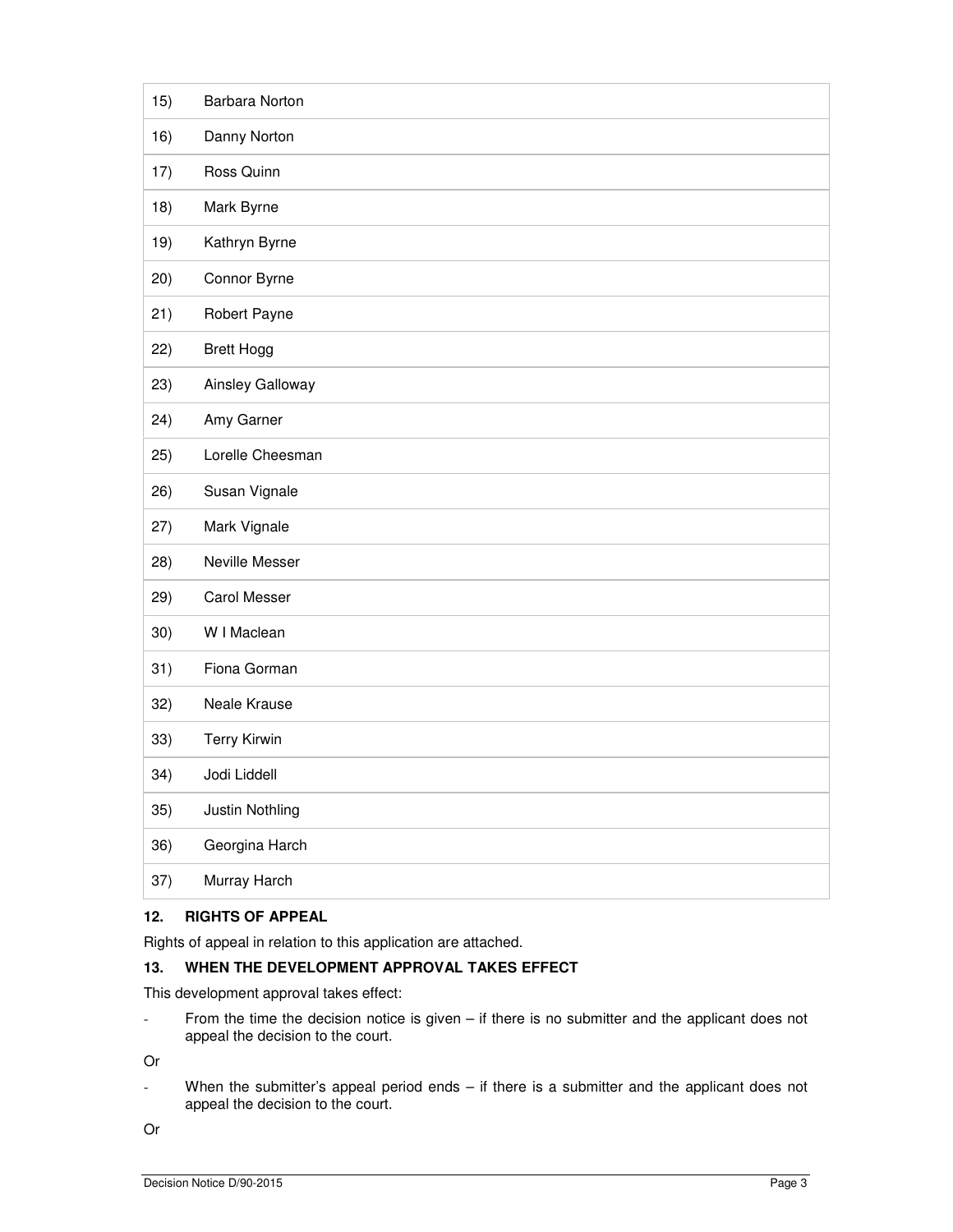- Subject to the decision of the court, when the appeal is finally decided – if an appeal is made to the court.

This approval will lapse unless substantially commenced within the above stated relevant periods (refer to sections 339 and 340 of *Sustainable Planning Act 2009* for further details).

## **14. ASSESSMENT MANAGER**

| Name: | Tarnya Fitzgibbon<br><b>COORDINATOR</b> | Signature: | Date: 30 August 2018 |
|-------|-----------------------------------------|------------|----------------------|
|       | <b>DEVELOPMENT ASSESSMENT</b>           |            |                      |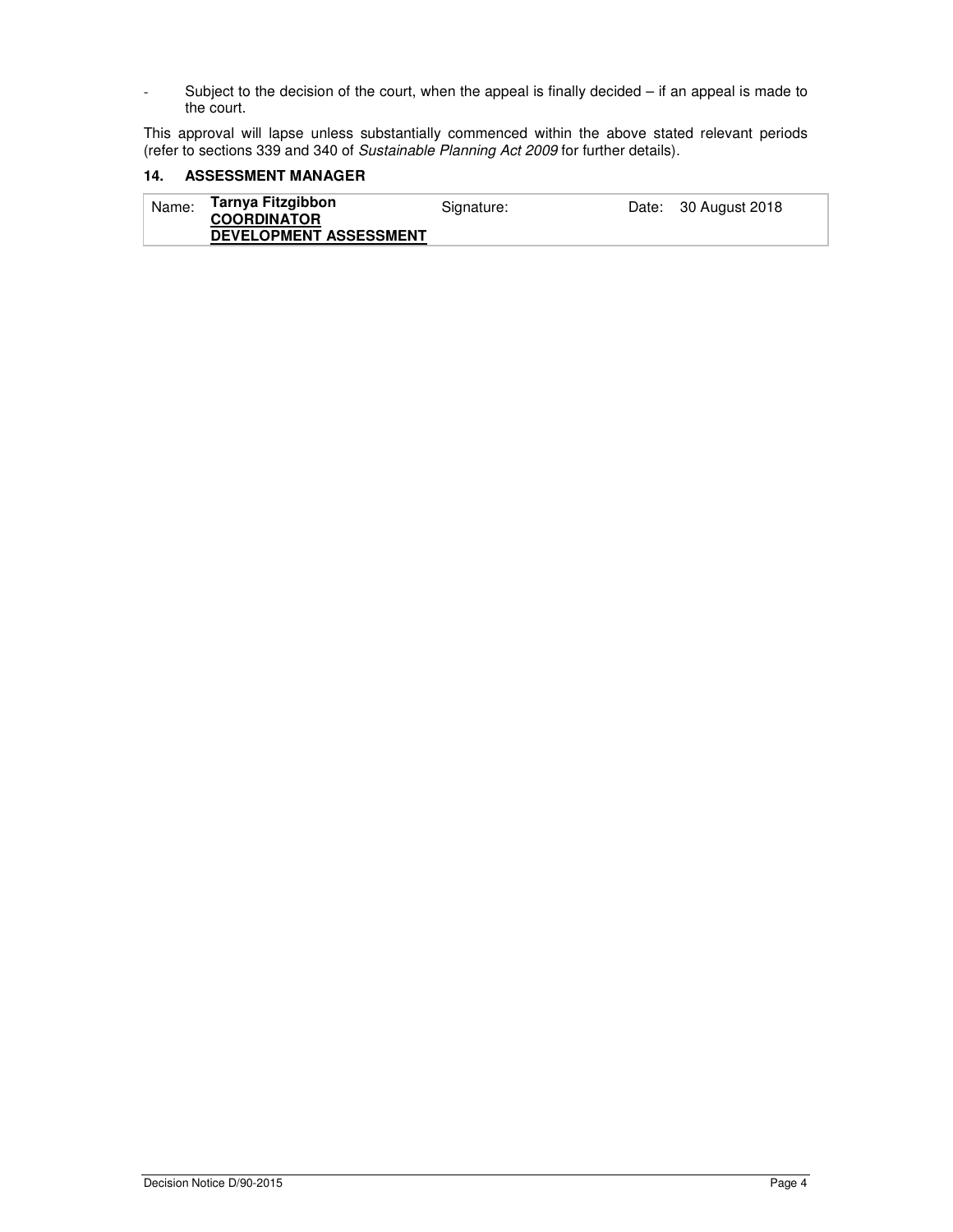

**Rockhampton Regional Council Conditions**

SUSTAINABLE PLANNING ACT 2009, SECTION 335

# ADMINISTRATION

- 1.1 The Developer and his employee, agent, contractor or invitee is responsible for ensuring compliance with the conditions of this development approval.
- 1.2 Where these Conditions refer to "Council" in relation to requiring Council to approve or to be satisfied as to any matter, or conferring on the Council a function, power or discretion, that role may be fulfilled in whole or in part by a delegate appointed for that purpose by the Council.
- 1.3 All conditions, works, or requirements of this development approval must be undertaken, completed, and be accompanied by a Compliance Certificate for any operational works required by this development approval:
	- 1.3.1 to Council's satisfaction;
	- 1.3.2 at no cost to Council; and
	- 1.3.3 prior to the issue of the Certificate of Classification for the Building Works,

unless otherwise stated.

- 1.4 Infrastructure requirements of this development approval must be contributed to the relevant authorities, where applicable, at no cost to Council, prior to the issue of the Certificate of Classification for the Building Works, unless otherwise stated.
- 1.5 The following further Development Permits must be obtained prior to the commencement of any works associated with their purposes:
	- 1.5.1 Operational Works:
		- (i) Access Works;
		- (ii) Stormwater Works;
		- (iii) Roof and Allotment Drainage; and
		- (iv) Site Works.
	- 1.5.2 Plumbing and Drainage Works
	- 1.5.3 Building Works
- 1.6 All Development Permits for Operational Works and Plumbing and Drainage Works must be obtained prior to the issue of a Development Permit for Building Works.
- 1.7 All works must be designed, constructed and maintained in accordance with the relevant Council policies, guidelines and standards, unless otherwise stated.
- 1.8 All engineering drawings/specifications, design and construction works must be in accordance with the requirements of the relevant Australian Standards and must be approved, supervised and certified by a Registered Professional Engineer of Queensland.
- 2.0 APPROVED PLANS AND DOCUMENTS
- 2.1 The approved development must be completed and maintained generally in accordance with the approved plans and documents, except where amended by any condition of this development approval: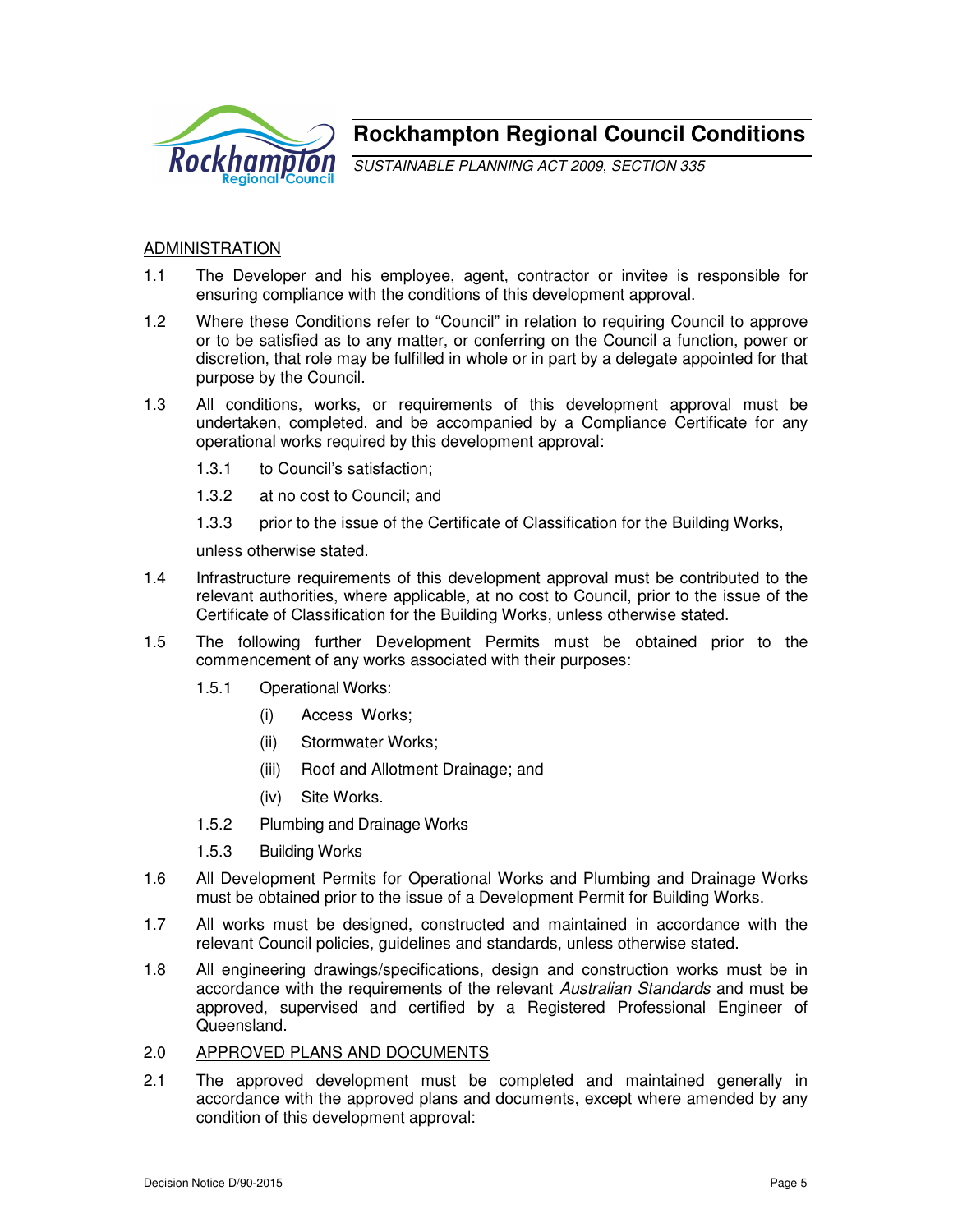| <b>Plan/Document Name</b>                         | <b>Plan/Document Reference</b> | Dated            |
|---------------------------------------------------|--------------------------------|------------------|
| <b>Bushfire Assessment and</b><br>Management Plan | <b>QEJ16019 Rev 1</b>          | 18 June 2018     |
| Layout & Details                                  | 0731415-01 Rev F               | 26 June 2018     |
| Longsection                                       | 0731415-02 Rev F               | 26 June 2018     |
| Cross Sections 1                                  | 0731415-03 Rev F               | 26 June 2018     |
| Cross Sections 2                                  | 0731415-04 Rev F               | 26 June 2018     |
| Proposed Site Plan                                | 1402-01 DA1.1                  | 3 July 2018      |
| <b>Slope Stability Assessment</b>                 | 16064-001-Rev 0                | 1 April 2016     |
| Stormwater Management Plan                        | <b>Revision B</b>              | 2 September 2016 |

- 2.2 Where there is any conflict between the conditions of this development approval and the details shown on the approved plans and documents, the conditions of this development approval must prevail.
- 2.3 Where conditions require the above plans or documents to be amended, the revised document(s) must be submitted for approval by Council prior to the submission of an application for a Development Permit for Operational Works/Building Works.

## 3.0 ACCESS WORKS

- 3.1 A Development Permit for Operational Works (access works) must be obtained prior to the commencement of any access works on the development site.
- 3.2 All access works must be designed and constructed in accordance with the approved plans (refer to condition 2.1), Capricorn Municipal Development Guidelines, Australian Standard AS2890 "Parking facilities" and the provisions of a Development Permit for Operational Works (access works).
- 3.3 Suitable guardrails must be installed along the downslope side of the proposed access as per the requirements of Austroads. Details of the guardrails must be submitted with the Operational Works application.
- 3.4 The access must be privately owned and maintained by the owner of Lot 153 on RP866052.
- 3.5 All access areas must be paved or sealed to Council's satisfaction. Design and construction must be in accordance with the provisions of a Development Permit for Operational Works (access works).
- 3.6 All vehicles must ingress and egress the development in a forward gear.

#### 4.0 PLUMBING AND DRAINAGE WORKS

- 4.1 All internal plumbing and drainage works must be designed and constructed in accordance with the approved plans (refer to condition 2.1), Capricorn Municipal Development Guidelines, Water Supply (Safety and Reliability) Act 2008, Plumbing and Drainage Act 2002, Council's Plumbing and Drainage Policies and the provisions of a Development Permit for Plumbing and Drainage Works.
- 4.2 The development must be connected to Council's reticulated sewerage and water networks. The owner must enter into a special water supply and sewerage arrangement for the provision of these services.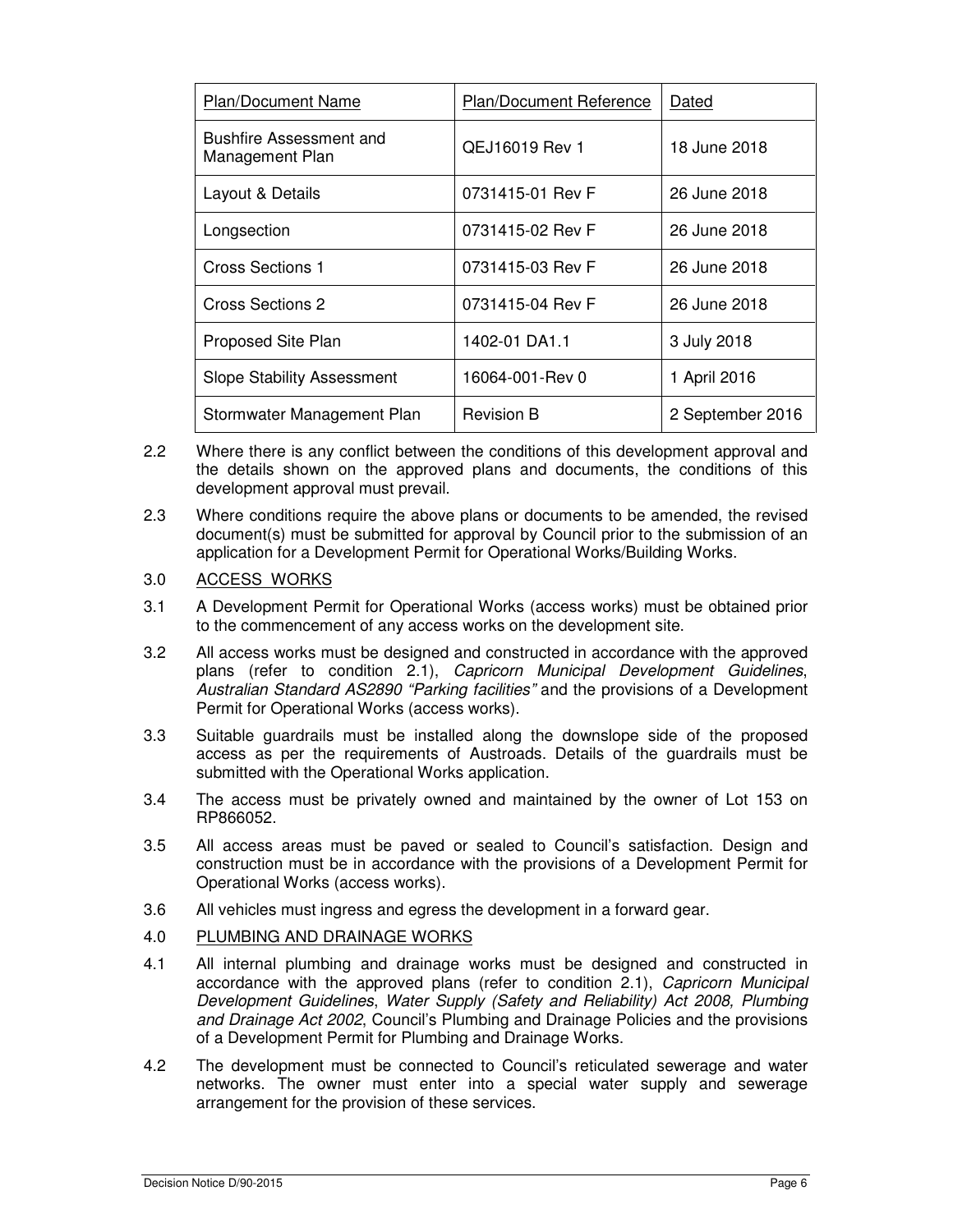- 4.3 Adequate domestic and fire-fighting protection must be provided to the development, and must be certified by a hydraulic engineer or other suitably qualified person. This may include on-site storage tanks and associated pumping equipment.
- 4.4 Sewer connections and water meter boxes located within trafficable areas must be raised or lowered to suit the finished surface levels and must be provided with heavy duty trafficable lids.
- 4.5 The development must comply with Queensland Development Code, Mandatory Part 1.4 "Building over or near relevant infrastructure." Any permit associated with the Building Over/Adjacent to Local Government Sewerage Infrastructure Policy must be obtained prior to the issue of a Development Permit for Building Works.

## 5.0 STORMWATER WORKS

- 5.1 A Development Permit for Operational Works (stormwater works) must be obtained prior to the commencement of any stormwater works required by this development approval.
- 5.2 All stormwater drainage works must be designed and constructed in accordance with the approved plans (refer to condition 2.1), Queensland Urban Drainage Manual, Capricorn Municipal Development Guidelines, sound engineering practice and the provisions of a Development Permit for Operational Works (stormwater works).
- 5.3 All stormwater must drain to a demonstrated lawful point of discharge and must not adversely affect surrounding land or infrastructure in comparison to the predevelopment conditions, including but not limited to blocking, altering or diverting existing stormwater runoff patterns or having the potential to cause damage to other infrastructure.
- 5.4 Any application for a Development Permit for Operational Works (stormwater works) must be accompanied by an amended Stormwater Management Plan, prepared and certified by a Registered Professional Engineer of Queensland. The amended Stormwater Management Plan must clearly demonstrate that:
	- 5.4.1 all content of the stormwater management plan is in accordance with the Queensland Urban Drainage Manual, Capricorn Municipal Development Guidelines, stormwater management design objectives in State Planning Policy 2014 and sound engineering practice;
	- 5.4.2 the Stormwater discharge is to a lawful point of discharge in accordance with the Queensland Urban Drainage Manual;
	- 5.4.3 it includes detailed engineering plans with details of any new drainage systems, or the amendment and upgrading of existing drainage systems to implement the proposed drainage strategy.

## 6.0 ROOF AND ALLOTMENT DRAINAGE WORKS

- 6.1 A Development Permit for Operational Works (roof and allotment drainage works) must be obtained prior to the commencement of any drainage works on the development site.
- 6.2 All roof and allotment drainage works must be designed and constructed in accordance with the approved plans (refer to condition 2.1), Queensland Urban Drainage Manual, Capricorn Municipal Development Guidelines, sound engineering practice and the provisions of a Development Permit for Operational Works (roof and allotment drainage works).
- 6.3 All roof and allotment runoff from the development must be directed to a lawful point of discharge and must not restrict, impair or change the natural flow of runoff water or cause a nuisance to surrounding land or infrastructure.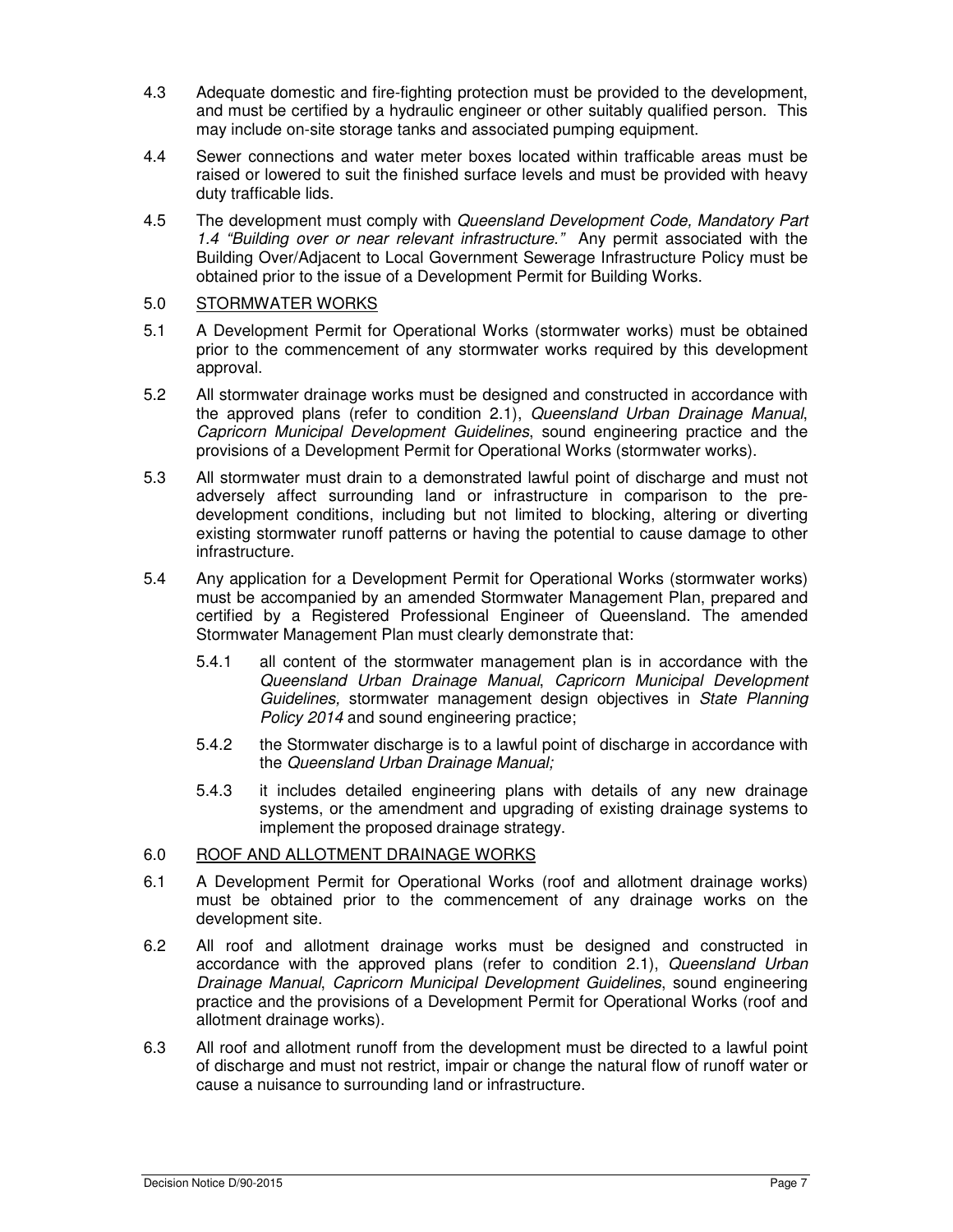## 7.0 SITE WORKS

- 7.1 A Development Permit for Operational Works (site works) must be obtained prior to the commencement of any site works on the development site.
- 7.2 Any application for a Development Permit for Operational Works (site works) must be accompanied by an earthworks plan that clearly identifies the following:
	- 7.2.1 the location of cut and/or fill;
	- 7.2.2 the type of fill to be used and the manner in which it is to be compacted;
	- 7.2.3 the quantum of fill to be deposited or removed and finished cut and/or fill levels;
	- 7.2.4 details of any proposed access routes that are intended to be used to transport fill to or from the development site; and
	- 7.2.5 the maintenance of access roads to and from the development site so that they are free of all cut and/or fill material and cleaned as necessary.
- 7.3 Cut and fill of the subject allotment must only be undertaken in areas where sitespecific slope stability assessments have been carried out by a *Registered* Professional Engineer of Queensland experienced in Geotechnical investigations. In this regard, any works must comply with the recommendations of the site-specific assessments as approved by Council.
- 7.4 Cut and fill of the subject allotment must be undertaken in accordance with the recommendations of the Slope Stability Report (refer to condition 2.1).
- 7.5 Slope stability must be managed as follows:
	- 7.5.1 all engineering drawings/specifications and designs must be in accordance with the requirements of the relevant Australian Standard AS3798 "Guidelines on earthworks for commercial and residential developments" and must be approved by a Registered Professional Engineer of Queensland;
	- 7.5.2 site inspections must be undertaken by a Registered Professional Engineer of Queensland to confirm the design; and
	- 7.5.3 full engineering certification must be undertaken by a Registered Professional Engineer of Queensland.
- 7.6 All earthworks must be undertaken in accordance with Australian Standard AS3798 "Guidelines on earthworks for commercial and residential developments".
- 7.7 Site works must be constructed such that they do not, at any time, in any way restrict, impair or change the natural flow of runoff water, or cause a nuisance or worsening to surrounding land or infrastructure.
- 7.8 Vegetation must not be cleared unless and until written approval has been provided by Council. A Development Permit for Operational Works constitutes written approval, only for the purposes of clearing vegetation directly pertinent to the operational works that are the subject of the Development Permit.
- 7.9 Any vegetation cleared or removed must be:
	- (i) mulched on-site and utilised on-site for landscaping purposes to Council's satisfaction, or in accordance with the approved landscaping plan; or
	- (ii) removed for disposal at a location approved by Council,

within sixty (60) days of clearing. Any vegetation removed must not be burnt.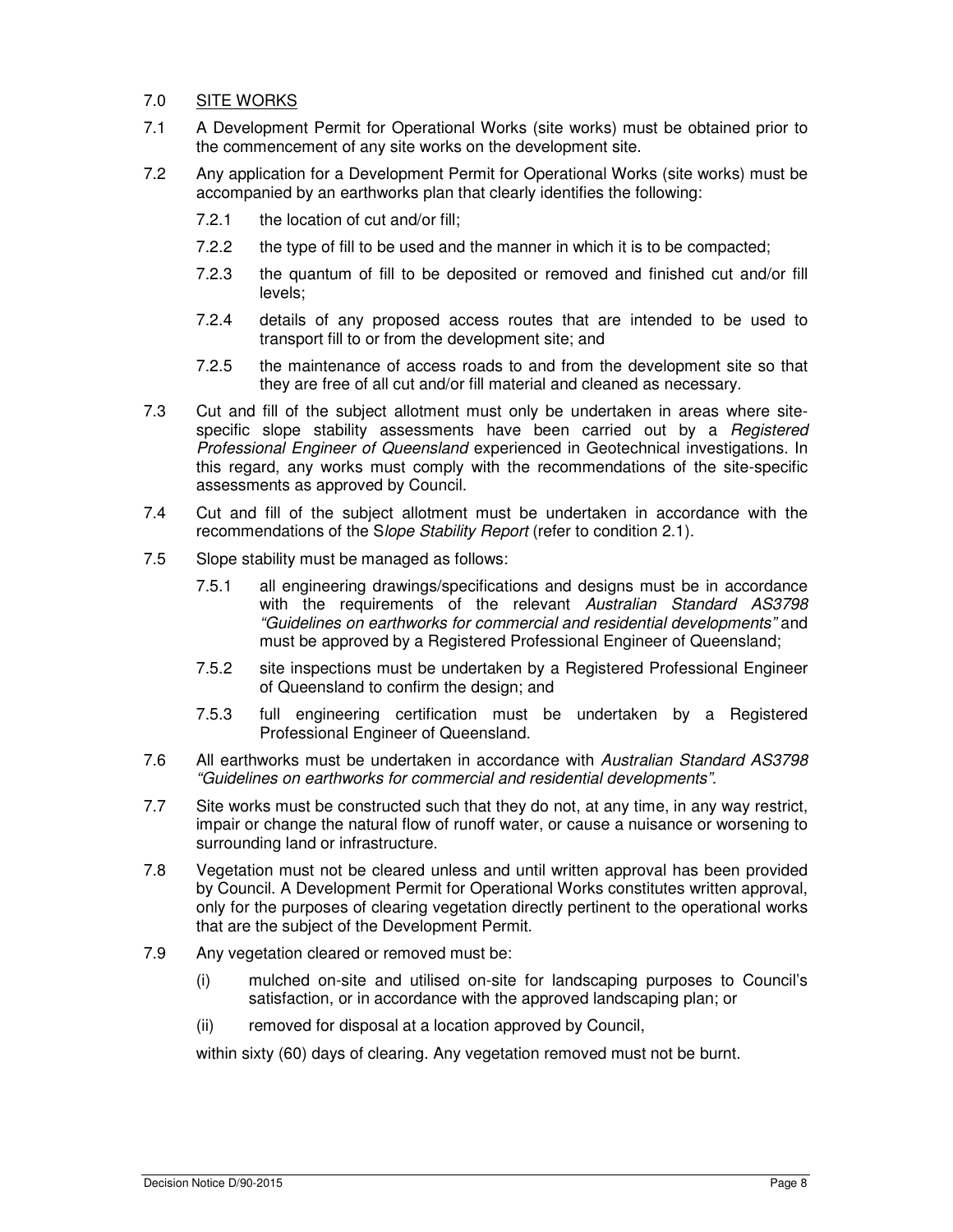## 8.0 BUILDING WORKS

8.1 The House must be constructed in accordance with Australian Standard AS3959 "Construction of buildings in bushfire-prone areas" and the approved Bushfire Assessment and Management Plan (refer to condition 2.1).

## 9.0 GEOTECHNICAL

- 9.1 All construction works must be designed and completed in accordance with the recommendations in the Slope Stability Assessment report (refer to condition 2.1).
- 9.2 Slope stability must be managed as follows:
	- 9.2.1 all engineering drawings/specifications and designs must be in accordance with the requirements of relevant Australian Standards and must be approved by a Registered Professional Engineer of Queensland;
	- 9.2.2 site inspections must be undertaken by a Registered Professional Engineer of Queensland to confirm the design; and
	- 9.2.3 full engineering certification must be undertaken by a Registered Professional Engineer of Queensland.

## 10.0 ELECTRICITY

10.1 Electricity services must be provided to the development in accordance with the standards and requirements of the relevant service provider.

# 11.0 TELECOMMUNICATIONS

11.1 Telecommunications services must be provided to the development in accordance with the standards and requirements of the relevant service provider. Unless otherwise stipulated by telecommunications legislation at the time of installation, this includes all necessary pits and pipes, and conduits that provide a connection to the telecommunications network.

# 12.0 ASSET MANAGEMENT

- 12.1 Any alteration necessary to electricity, telephone, water mains, sewerage mains, and/or public utility installations resulting from the development or in connection with the development, must be undertaken and completed at no cost to Council.
- 12.2 Any damage to existing stormwater, water supply and sewerage infrastructure, kerb and channel, pathway or roadway (including removal of concrete slurry from public land and Council infrastructure), that occurs while any works are being carried out in association with this development approval must be repaired at full cost to the developer. This includes the reinstatement of any existing traffic signs or pavement markings that may have been removed or damaged.
- 12.3 'As Constructed' information pertaining to assets to be handed over to Council and those which may have an impact on Council's existing and future assets must be provided prior to the commencement of the use. This information must be provided in accordance with the Asset Design and As Constructed Manual (ADAC).

### 13.0 ENVIRONMENTAL

- 13.1 Any application for a Development Permit for Operational Works must be accompanied by an Erosion and Sediment Control Plan that addresses, but is not limited to, the following:
	- (i) objectives;
	- (ii) site location and topography;
	- (iii) vegetation;
	- (iv) site drainage;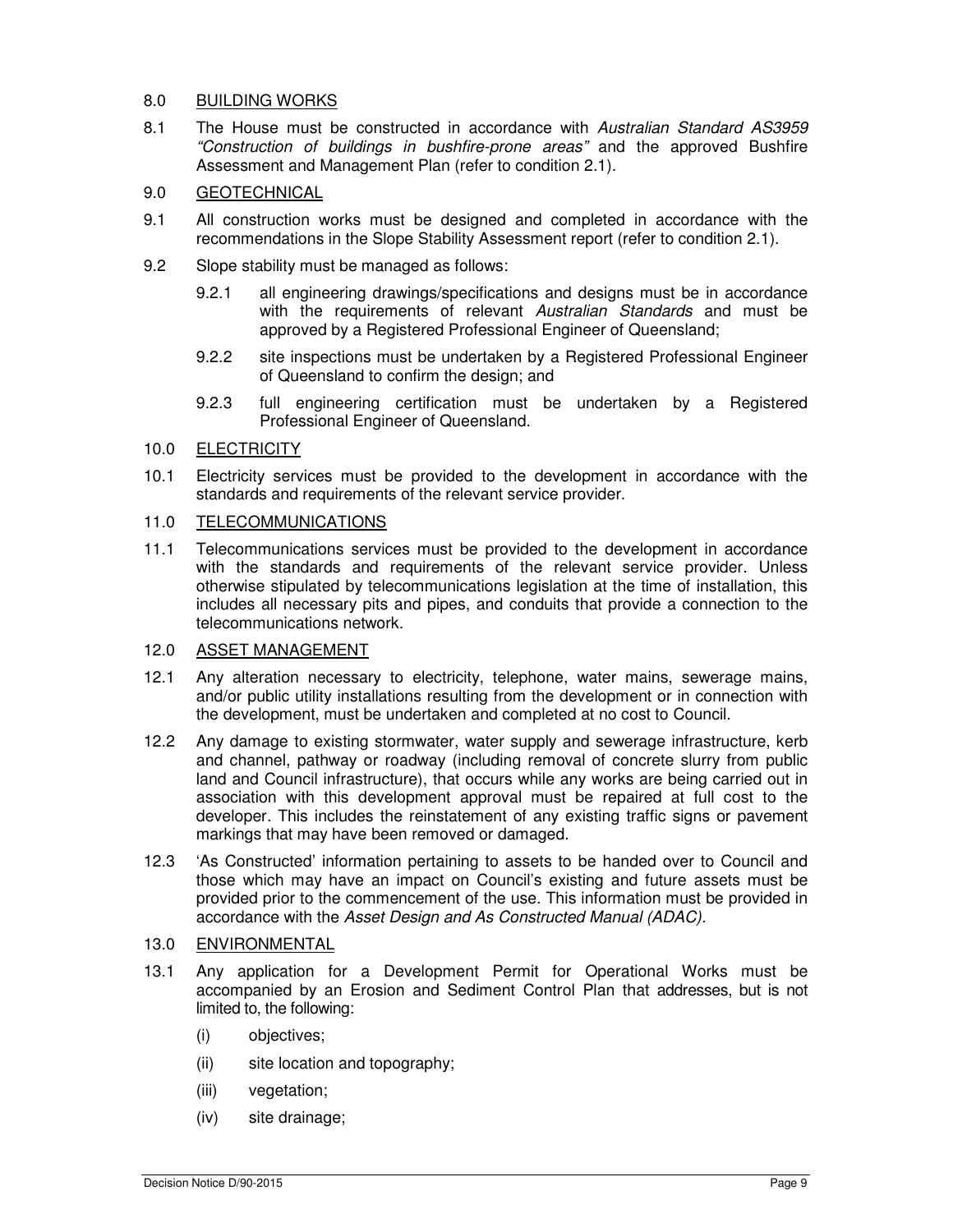- (v) soils;
- (vi) erosion susceptibility;
- (vii) erosion risk;
- (viii) concept;
- (ix) design; and
- (x) implementation,

for the construction and post-construction phases of work.

- 13.2 The Erosion Control and Stormwater Control Management Plan prepared by a Registered Professional Engineer of Queensland in accordance with the Capricorn Municipal Design Guidelines, must be implemented, monitored and maintained for the duration of the development works, and until all exposed soil areas are permanently stabilised (for example, turfed, hydromulched, concreted, landscaped). The plan must be available on-site for inspection by Council Officers whilst all works are being carried out.
- 13.3 The development must be undertaken in accordance with the recommendations in the approved Bushfire Hazard Assessment and Management Plan (refer to condition 2.1).
- 13.4 An Environmental Management Plan must be prepared and submitted with the submission of the first application for a Development Permit for Operational Works / prior to the commencement of any works on the development site. The Environmental Management Plan must be supported by an Ecological Report, identifying all ecologically attributes and values of the site in addition to the potential impacts (with the necessary mitigation and rehabilitation measures) as set out in Planning Scheme Policy No. 1 Preparation of Ecological Assessment Report and Environmental Management Plans in the Rockhampton City Plan 2005.

### 14.0 OPERATING PROCEDURES

- 14.1 All construction materials, waste, waste skips, machinery and contractors' vehicles must be located and stored or parked within the development site. Storage of materials or parking of construction machinery or contractors' vehicles must not occur within Woodland Drive.
- 14.2 The owner or occupier must place Council's standard 240 litre wheelie bins at the end of Woodland Drive for collection.

#### ADVISORY NOTES

NOTE 1. Aboriginal Cultural Heritage

It is advised that under section 23 of the Aboriginal Cultural Heritage Act 2003, a person who carries out an activity must take all reasonable and practicable measures to ensure the activity does not harm Aboriginal cultural heritage (the "cultural heritage duty of care"). Maximum penalties for breaching the duty of care are listed in the Aboriginal cultural heritage legislation. The information on Aboriginal cultural heritage is available on the Department of Aboriginal and Torres Strait Islander and Partnerships website www.datsip.qld.gov.au.

## NOTE 2. General Environmental Duty

General environmental duty under the Environmental Protection Act 1994 prohibits unlawful environmental nuisance caused by noise, aerosols, particles, dust, ash, fumes, light, odour or smoke beyond the boundaries of the development site during all stages of the development including earthworks, construction and operation.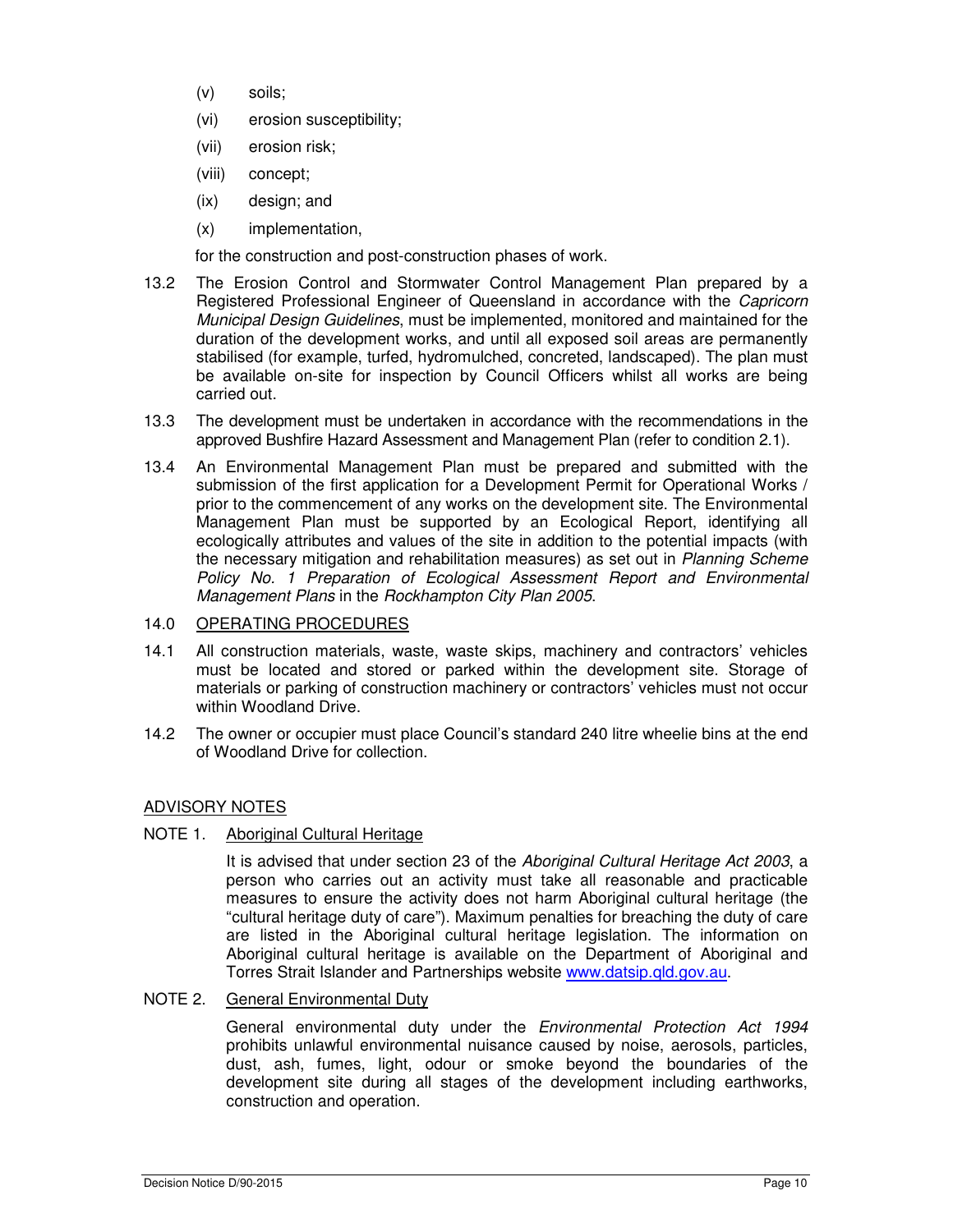### NOTE 3. General Safety Of Public During Construction

The Work Health and Safety Act 2011 and Manual of Uniform Traffic Control Devices must be complied with in carrying out any construction works, and to ensure safe traffic control and safe public access in respect of works being constructed on a road.

## NOTE 4. Infrastructure Charges Notice

Council has resolved not to issue an Infrastructure Charges Notice for this development because the new infrastructure charges arising from the development are less than the credits applicable for the new development.